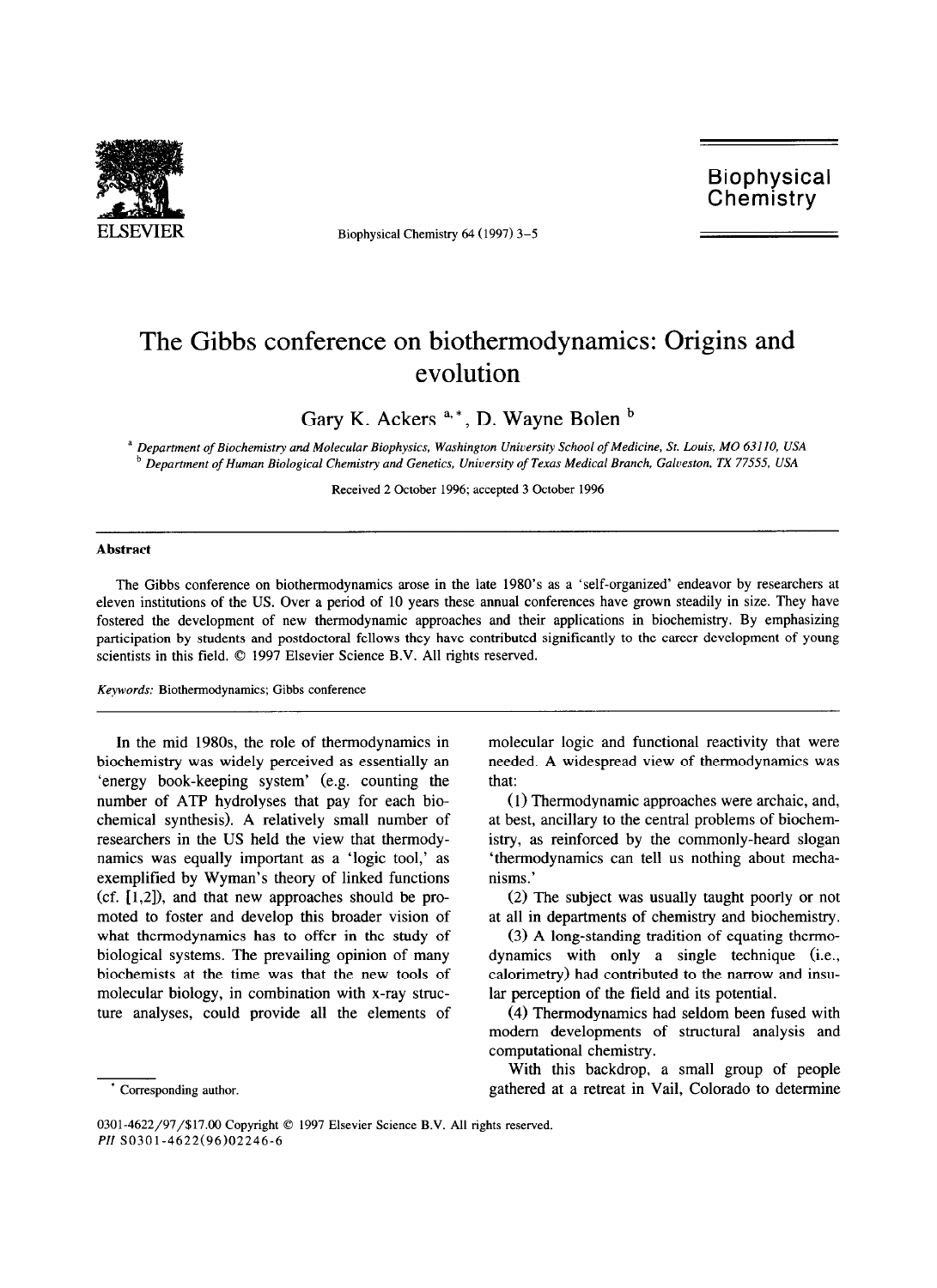where the discipline of thermodynamics in biological are very good, considering their price, and the systems was headed, and to decide what might be weather in Southern Illinois for the early October done to promote more innovative uses of thermody- meetings of the Gibbs Conference has been marnamics, uses which would exploit the power and velous, with warm sunny days and cool nights. The unique ability of this discipline to reveal the func- session format of the meeting is much like that of a tional energetics of biological systems '. Following Gordon Conference, with afternoons available for two meetings to discuss these issues (one in the Fall hiking, canoeing, volleyball, etc. Two traditions that of 1986 and the second in February, 1987), it was were established and continued since the initial condecided that a means of addressing them would be to ference are the lake-side campfire sessions running establish an annual conference among laboratory from 10:00 p.m. until early morning, and the 'Bufgroups, whose research and training interests inter-<br>falo Tro,' a unique experience in outdoor dining  $3$ sected critically with the above issues. which is provided by the Touch of Nature staff.

A major consideration was that the conference should be especially useful to students and postdoctorals. Since these are the people most likely to carry on the development and use of thermodynamics in biology, it was felt that they should be featured prominently in the scientific program  $2$ . A focus on student and postdoctoral development required choosing an inexpensive conference site so that essentially all members of the research groups could attend without compromising limited travel budgets. A conference site that more than met these needs was 'Touch of Nature.' The site is located in Southem Illinois, about a two hour drive from St. Louis. Touch of Nature is affiliated with Southern Illinois University (famous in part for Buckminster Fuller, its most noted professor). The conference facilities, offering lodging, meals and meeting rooms, are located in a rustic and pleasant wooded area, situated on a large lake. The facilities and accommodations

The central geographic location of Touch of Nature has permitted laboratories to rent a university van, fill it with students, postdoctorals, and mentors and reach the conference in one hellacious drive. Some laboratories have regularly performed this ritual from Texas, Colorado, Maryland, Wisconsin, Mississippi, and other states, while more sedate conferees have flown into St. Louis for the two hour drive to Carbondale. The camaraderie which comes from the informal 'summer camp' atmosphere, in conjunction with top-notch science and professionalism demanded in oral and poster sessions, have resulted in a unique conference which students and faculty alike look forward to every year.

The emphasis on participation of students and postdoctorals over the 10 years of Gibbs Conferences has significantly influenced the careers of many young scientists. A number of these individuals first attended as graduate students, then as postdoctorals, assistant professors or scientists in industry, and more recently as associate professors. They are now the scientists who organize the annual Conference<sup>4</sup> and carry on the traditions they began. This newer generation of faculty and researchers have contributed significantly to the field, and now bring their own students and postdoctorals to enrich the development of thermodynamics as an essential discipline in biology.

Specific gatherings to discuss this issue occurred at Vail, CO in the Fall of 1986 (G. Ackers, W. Bolen, E. Freire, S. Gill, and J. Lee) and in New Orleans, LA in February, 1987 (G. Ackers, N. Allewell, W. Bolen, K. Breslauer, K. Dill. E. Freire, S. Gill, and J. Lee). The first conference was held September, 1987 with 44 attendees from eleven institutions (Brandeis U., U.C., San Francisco, Southern Illinois U., Johns Hopkins U., Northeast Regional USDA Laboratory, Rutgers U., St. Louis U., Texas A and M U., U. Virginia, and Wesleyan U.). Attendance has grown steadily to a level of 133 participants in 1995.

<sup>2</sup> Initial rules allowed only students or postdoctorals to give oral presentations while faculty presentations were restricted to posters. To avoid the semblance of an 'oral exam' the faculty were not allowed to ask questions after a talk until at least one question had been asked by a student or postdoc. These idealistic rules were followed in the initial meetings, but were found to have serious downsides which led to their abandonment.

<sup>&</sup>lt;sup>3</sup> Buffalo tro was allegedly a food staple for an ancient race of people who mysteriously disappeared some two thousand years ago. Most who dine on 'tro' are spared from mystical experiences. If you ask the old time Gibbs attendees, they will tell you that it tastes like chicken.

Each annual Conference is organized by two co-organizers who are elected by those in attendance at the preceding meeting.